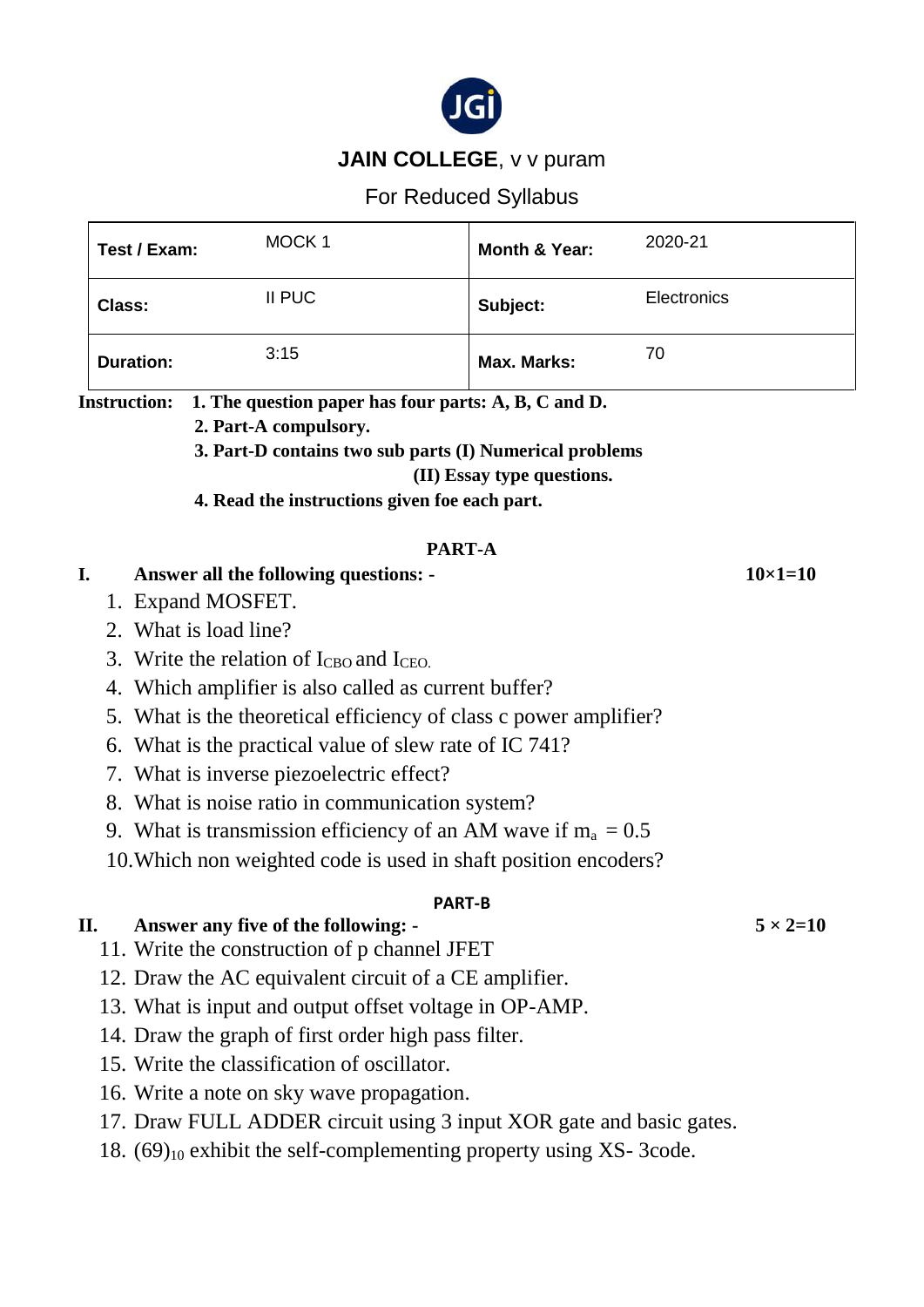#### **PART-C**

#### **III.** Answer any five of the following: - 5×3=15

19. Define:

- $\circ$  Pinch off voltage
- o AC drain resistance
- o Transconductance.
- 20. Write a note on need for biasing.
- 21. Draw and discuss about frequency response of multistage CE amplifier at different frequencies.
- 22. Classify the amplifier based on frequency ranges.
- 23. Draw the block of voltage shunt, current series and current shunt feedback amplifier.
- 24. Explain virtual ground concept in OP –AMP.
- 25. Write a note on ionosphere.
- 26. Explain the working of D flip flop with logic circuit diagram and truth table.

### **PART-D**

# **IV.** Answer any three of the following: -  $3 \times 5=15$

- 27.CE amplifier circuit using germanium transistor having the values,  $R1=47K\Omega$ , R2=12K $\Omega$ , RE=1K $\Omega$ , Rc =10K $\Omega$ , V<sub>cc</sub> =18v,  $\beta$ =150, r<sub>e</sub>=52mv/I<sub>E</sub>, where input voltage is 50mv. Calculate a) $V_2$ , b)I<sub>E</sub>, c) r<sub>e</sub>, d)Av, e) $V_{CE}$ .
- 28.Calculate the output voltage.



- 29.A Colpitts oscillator at 1.13MHz.if the inductor in the feedback network has a value of 20µH and one of the capacitors value is 0.1µF, calculate the value of the other capacitor.
- 30. A10Kw carrier wave is amplitude modulated at 80% depth of modulation by a sinusoidal modulating signal. Calculate the total power, side band power and transmission efficiency of the AM wave.
- 31.Simplify Y(ABCD)= $\sum m(0,2,4,8,10) + \sum_{d} m(12,14)$  using K-map and draw the logic circuit for the simplified expression using NAND gates only.

# **PART-E**

- **V.** Answer any four of the following:  $4 \times 5 = 20$ 32.Explain the working of class B push pull amplifier with neat circuit diagram and wave form
	- 33.Derive the expression for input impedance of a voltage series negative feedback amplifier.
	- 34.With a neat circuit diagram derive an output equation of OP-AMP differentiator.
	- 35.With a circuit diagram explain the working of crystal oscillator.